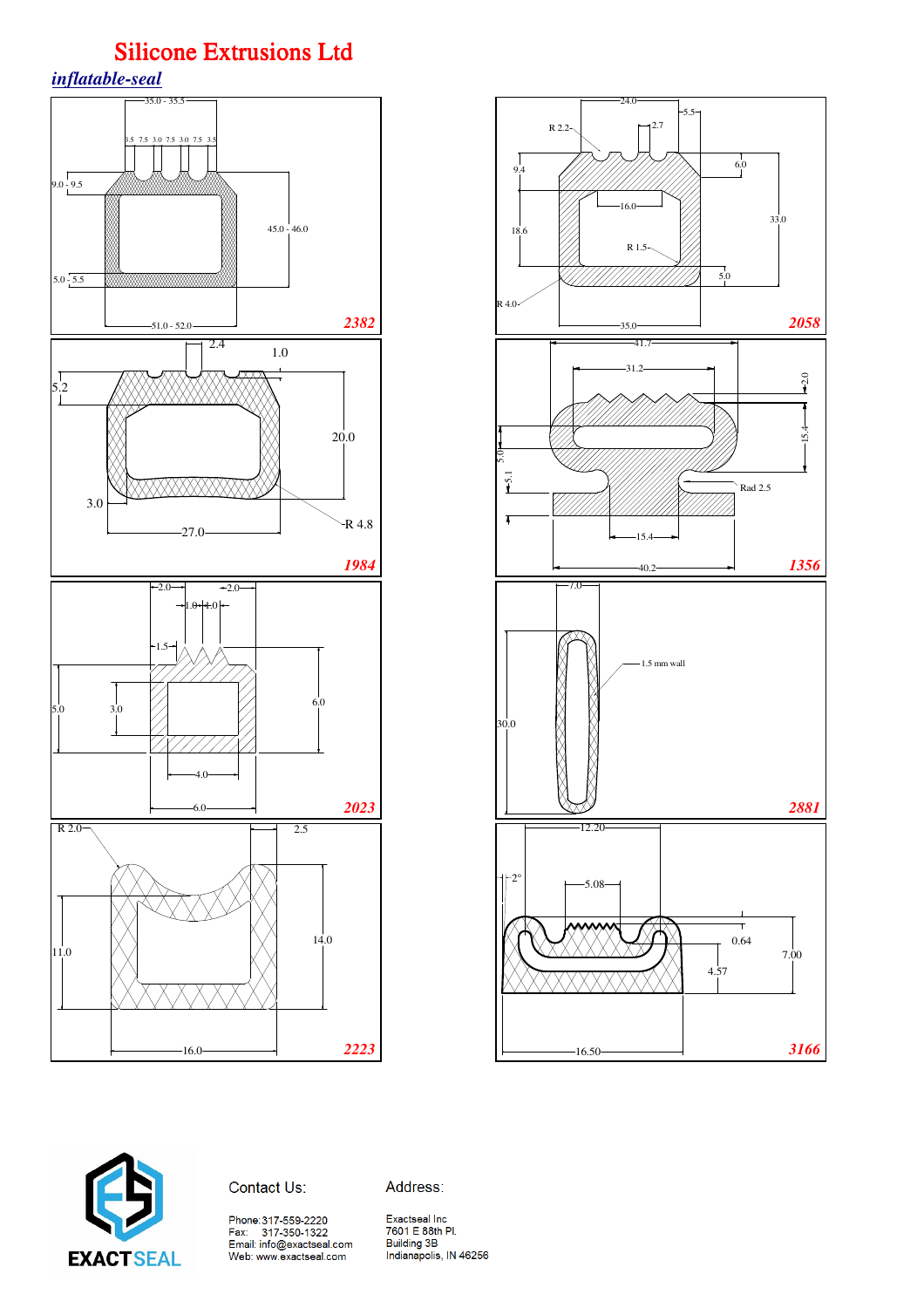





### Contact Us:

Phone:317-559-2220<br>Fax: 317-350-1322<br>Email: info@exactseal.com<br>Web: www.exactseal.com

Address: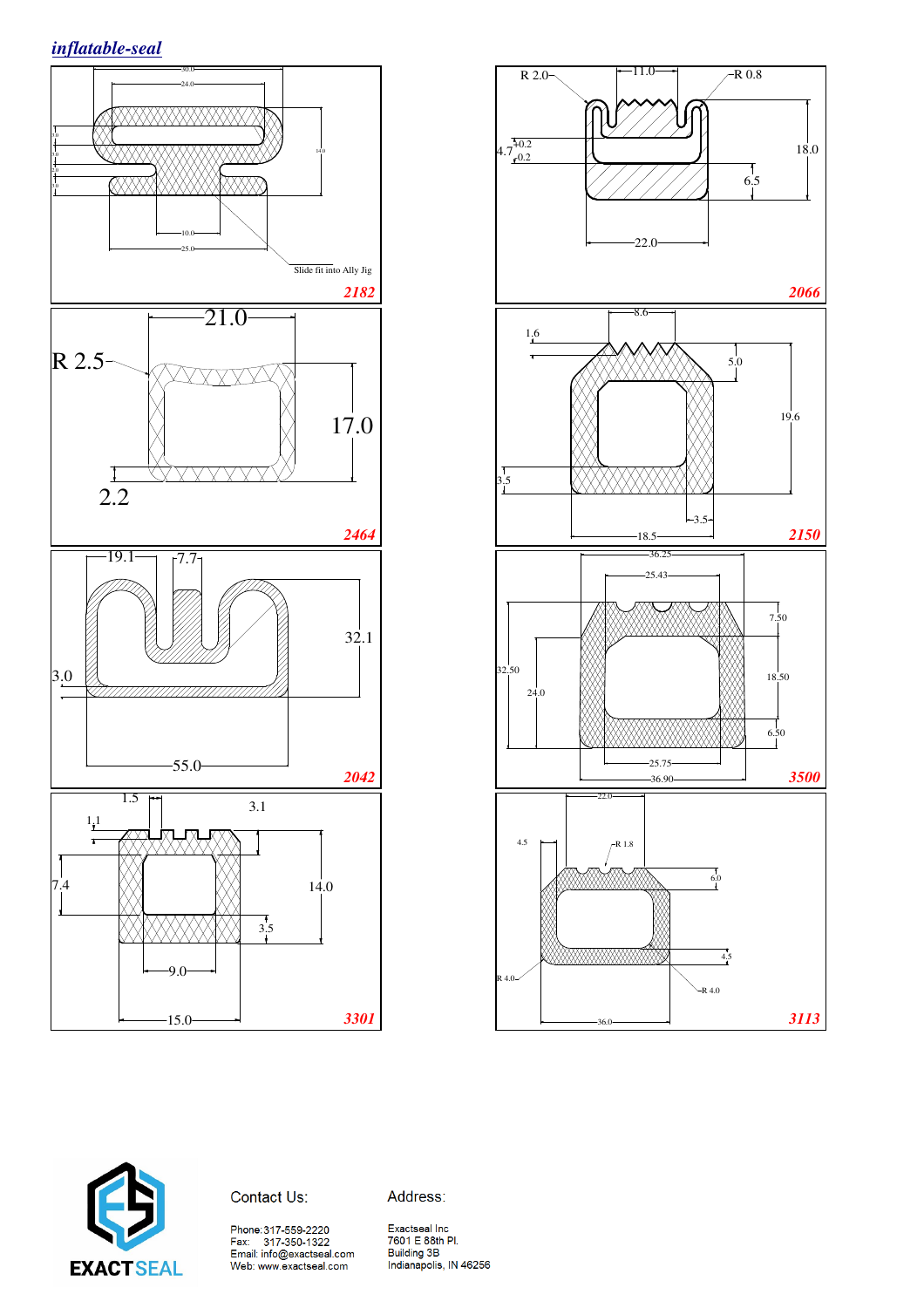





Contact Us:

Address:

Phone:317-559-2220<br>Fax: 317-350-1322<br>Email: info@exactseal.com<br>Web: www.exactseal.com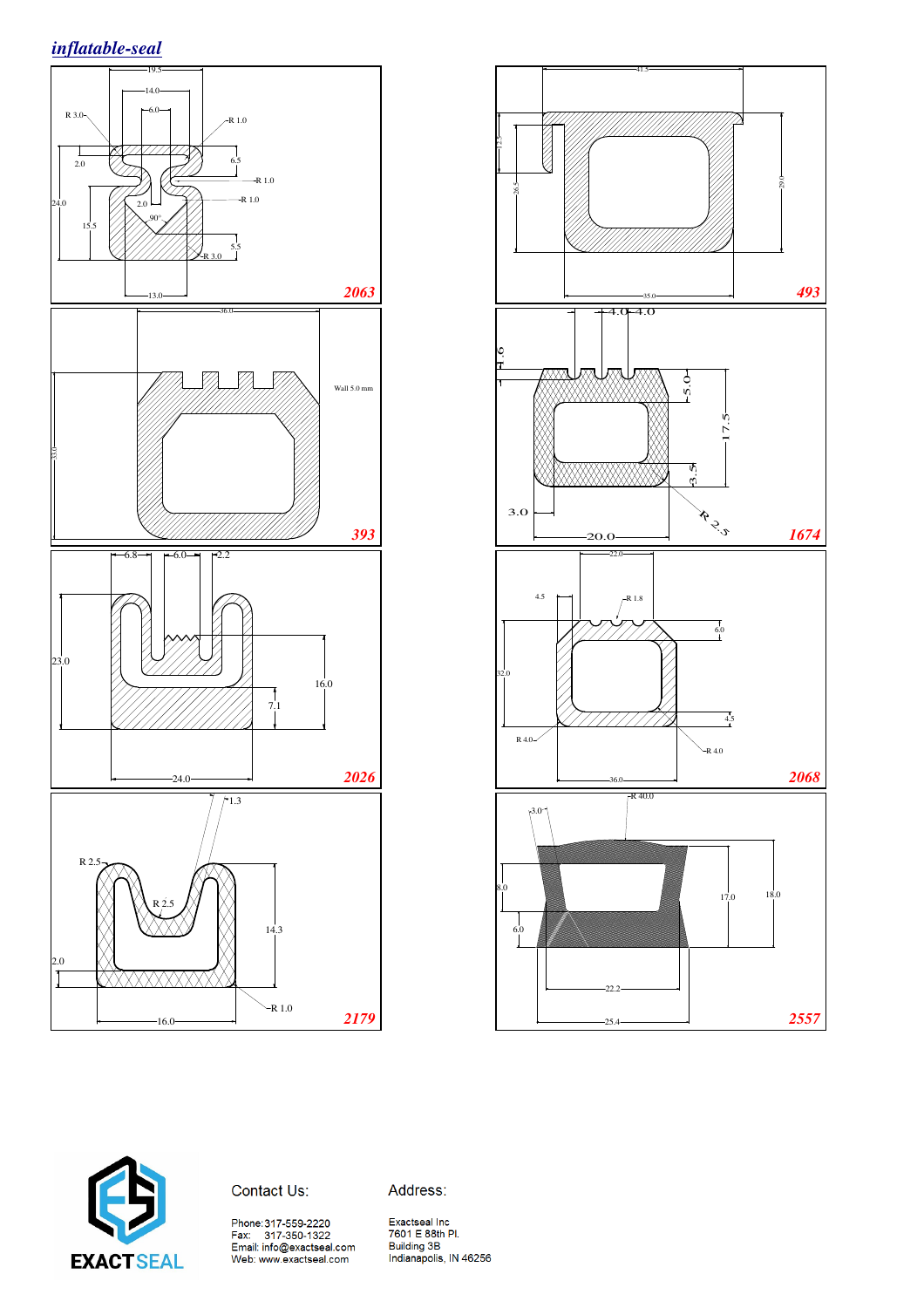





Contact Us:

Address:

Phone:317-559-2220<br>Fax: 317-350-1322<br>Email: info@exactseal.com<br>Web: www.exactseal.com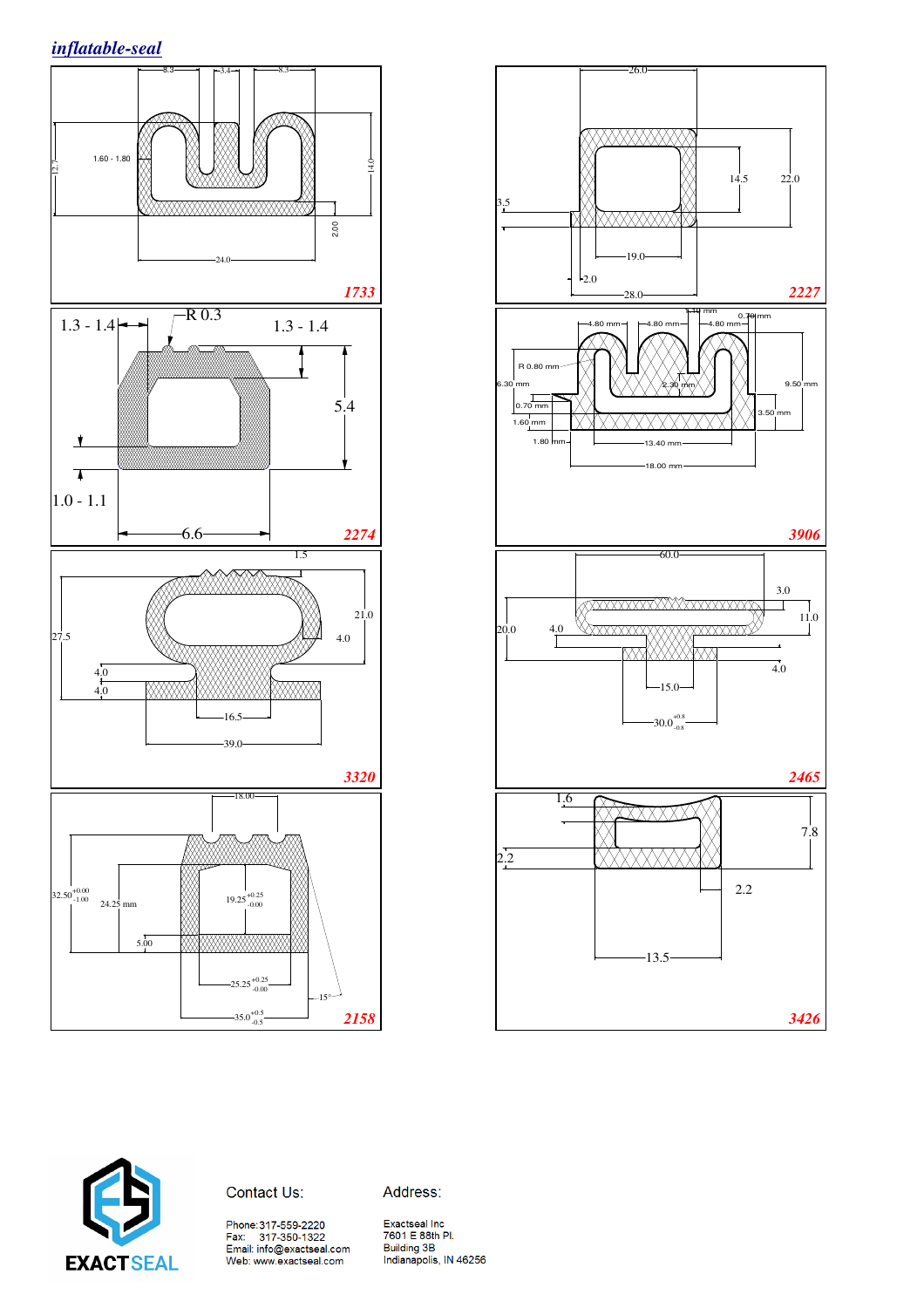*inflatable-seal*







Contact Us:

Address:

Phone:317-559-2220<br>Fax: 317-350-1322<br>Email: info@exactseal.com<br>Web: www.exactseal.com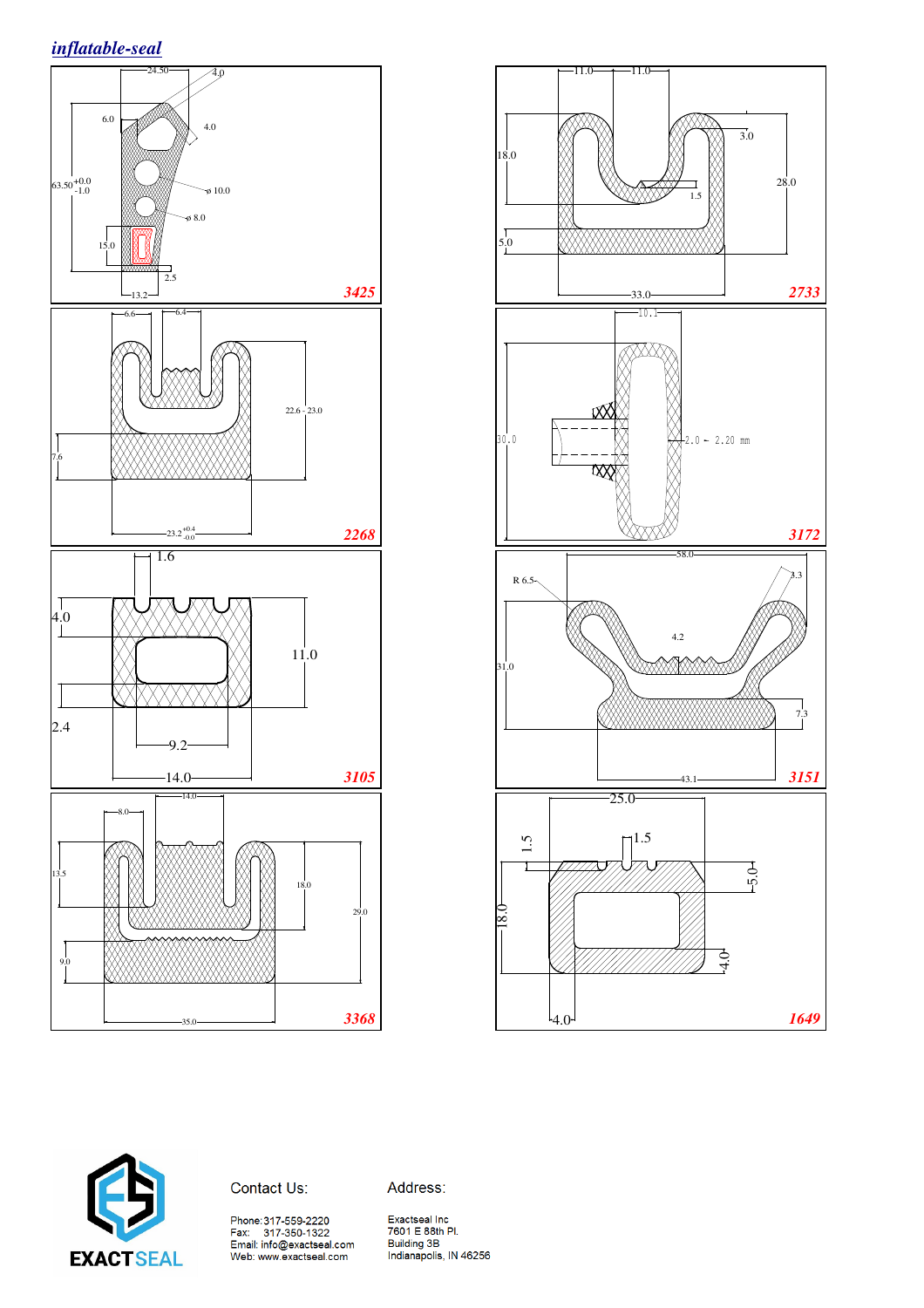





#### Contact Us:

Address: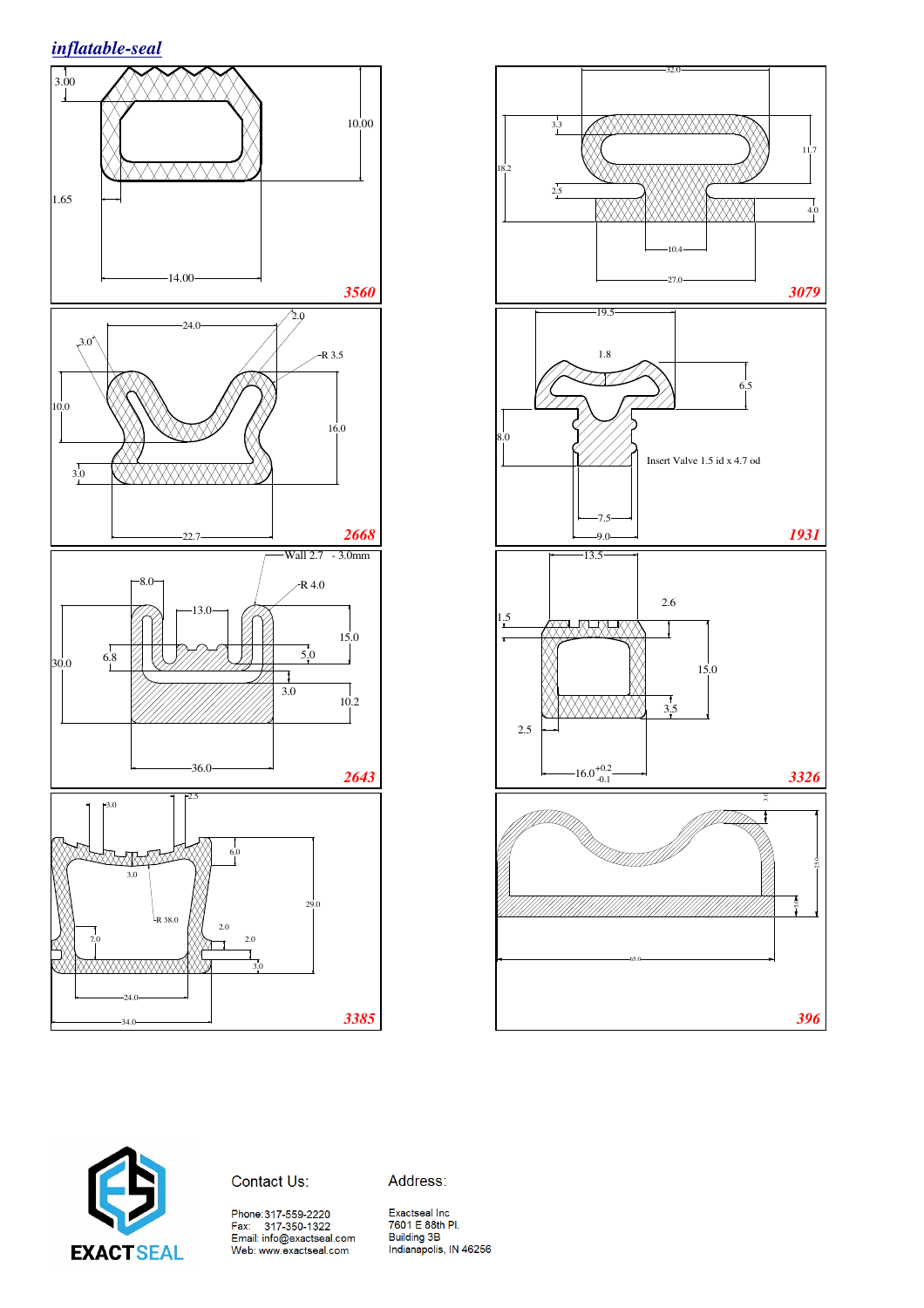





Contact Us:

Address:

Phone:317-559-2220<br>Fax: 317-350-1322<br>Email: info@exactseal.com<br>Web: www.exactseal.com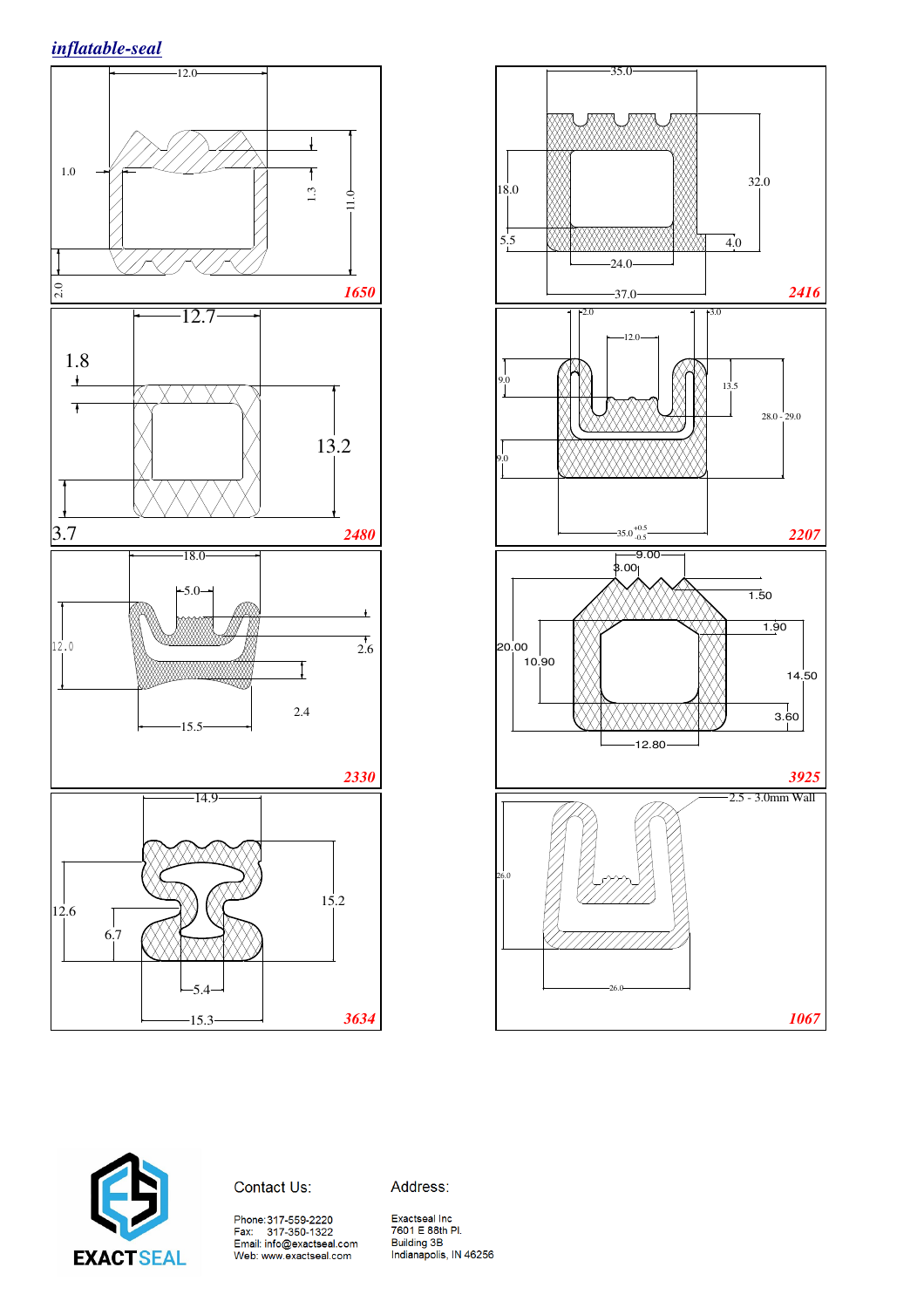





#### Contact Us:

Address: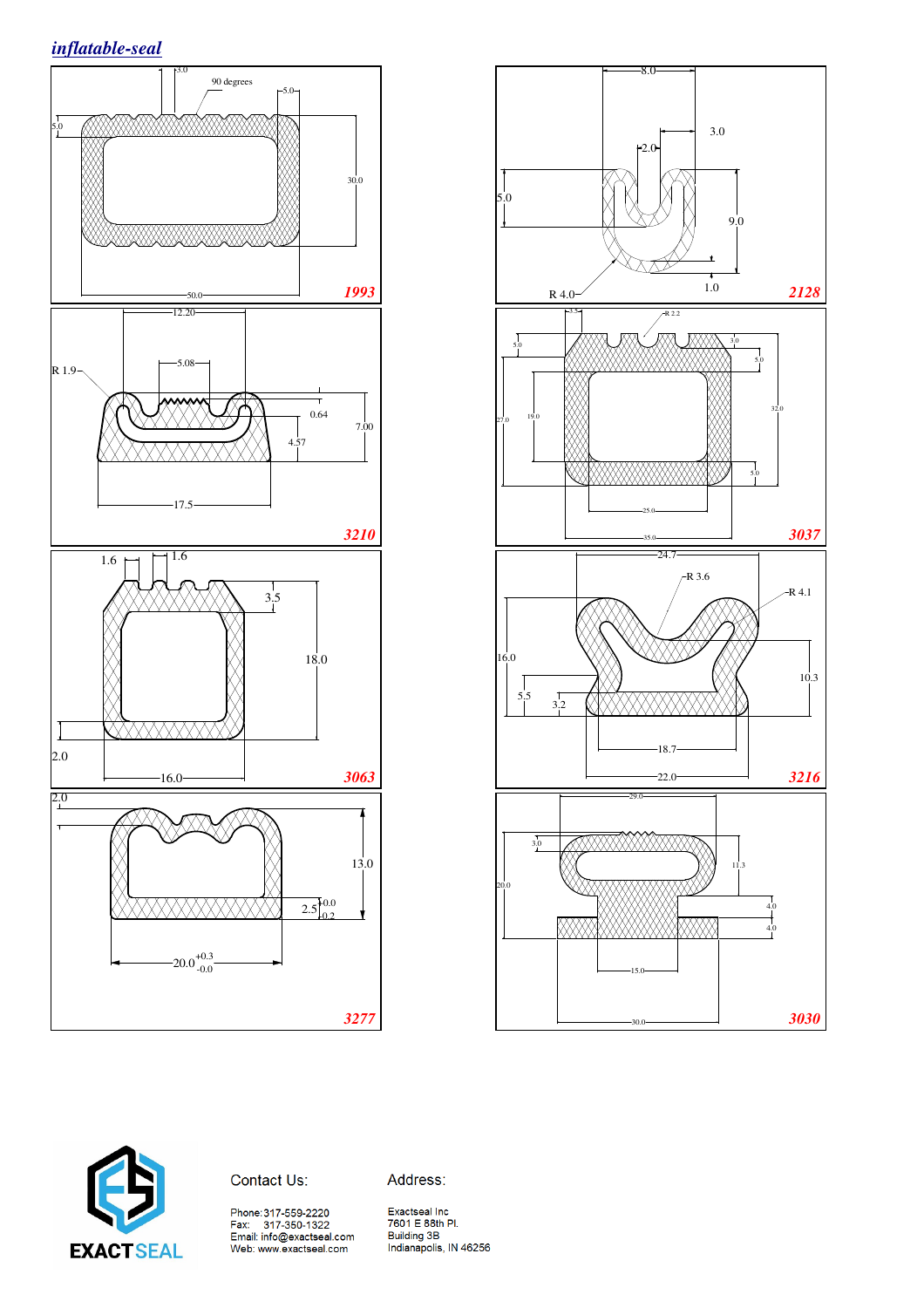





Contact Us:

Address:

Phone: 317-559-2220<br>Fax: 317-350-1322